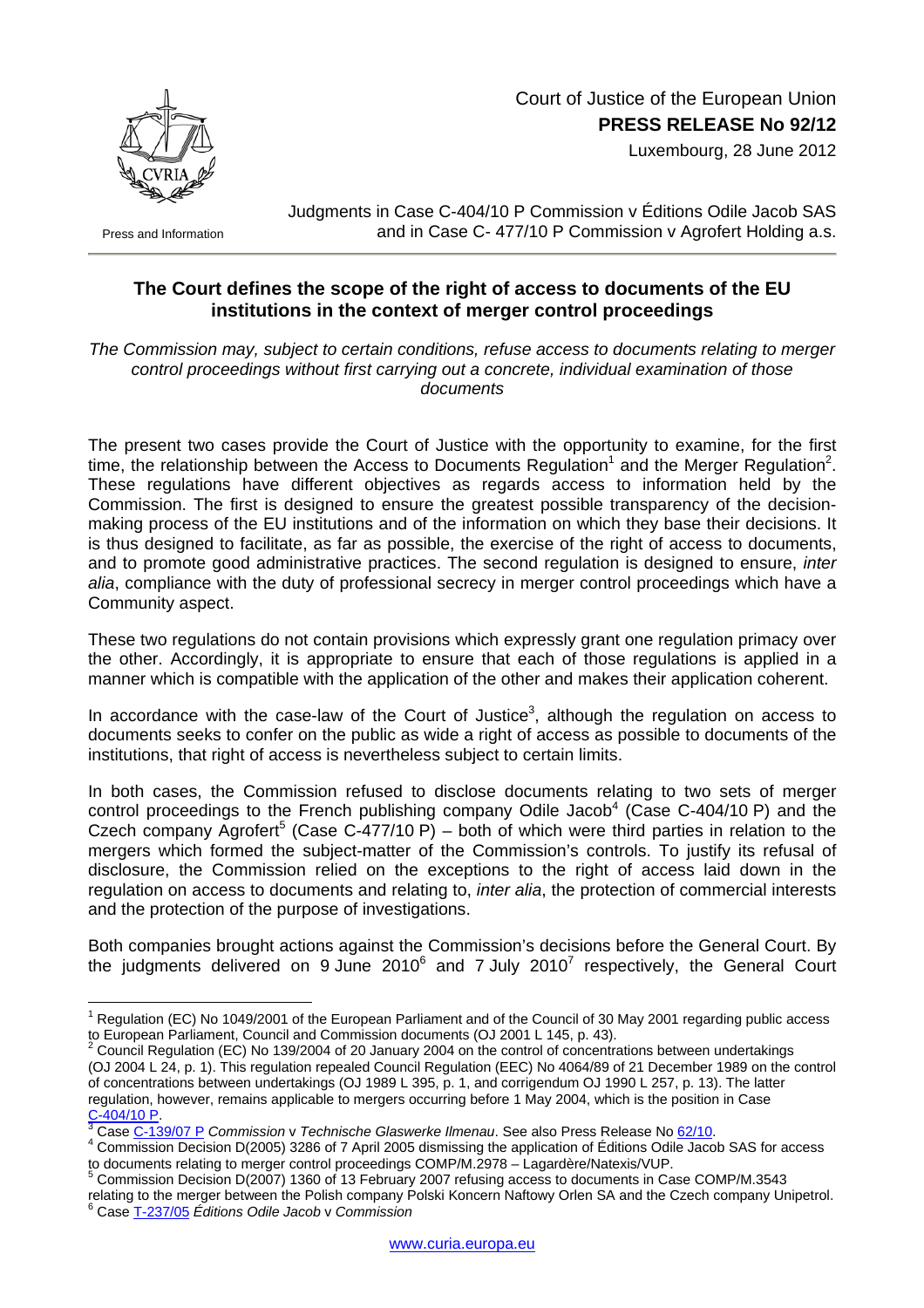annulled the Commission's decisions. The General Court held, essentially, that, even if it were accepted that the documents requested could be covered by the exceptions relied on, the Commission had failed in its obligation to demonstrate, in a concrete and individual manner, that those documents did in fact undermine the interests protected by those exceptions.

The Commission appealed to the Court of Justice against those judgments of the General Court.

In its judgments delivered today, the Court of Justice points out, firstly, that it is common that the documents exchanged between the Commission and the notifying parties or third parties in relation to a merger do in fact relate to an investigation. Furthermore, having regard to the objective of merger control proceedings, which is to ascertain whether or not a merger gives the notifying parties a market power which may significantly affect competition, the Commission gathers, in the context of such proceedings, sensitive commercial information about the commercial strategies of the undertakings concerned, their sales figures, their market shares or their business relations, with the result that access to documents in such control proceedings may undermine the protection of the commercial interests of those undertakings. Accordingly, the exceptions relating to the protection of commercial interests and to the protection of the purpose of investigations are, in the present cases, closely connected.

In that context, the Court of Justice finds that the General Court ought to have acknowledged the **existence of a general presumption** that disclosure of documents exchanged between the Commission and undertakings in the course of merger control proceedings undermines, in principle, both protection of the objectives of investigation activities and that of the commercial interests of the undertakings involved in those proceedings. Generalised access to those documents would jeopardise the balance which the EU legislature sought to ensure, in the merger regulation, between the obligation on the undertakings concerned to send the Commission possibly sensitive commercial information to enable it to assess the compatibility of the proposed merger with the common market, on the one hand, and the guarantee of increased protection, with regard to the requirement of professional secrecy and business secrecy, for the information so provided to the Commission, on the other.

The Court also states that the existence of that general presumption must be acknowledged irrespective of whether the request for access relates to control proceedings which are already closed or to pending proceedings. The publication of sensitive information concerning the economic activities of the undertakings involved is liable to harm their commercial interests, regardless of whether control proceedings are pending. Furthermore, the prospect of such publication after control proceedings have been closed risks adversely affecting the willingness of undertakings to cooperate while such proceedings are pending. The Court further points out that, in accordance with the regulation on access to documents, the exceptions relating to commercial interests or sensitive documents may apply for a period of 30 years and may, if necessary, continue to apply beyond that period.

Consequently, the Court rules that the regulation on access to documents, interpreted in light of the regulation on the control of concentrations between undertakings, entitles the Commission to refuse access to all of the documents at issue relating to the merger control proceedings, exchanged between the Commission and notifying parties and third parties, without first carrying out a concrete, individual examination of those documents.

Documents internal to the Commission, established in connection with control of a merger, are covered by that general presumption for as long as the control proceedings are pending or are likely to be reopened by the Commission following legal proceedings before the EU Courts.

Furthermore, while the general presumption referred to does not exclude the right of the interested party to show that there is an overriding public interest which justifies disclosure of the documents requested, the Court nevertheless finds that, in the two cases, neither Odile Jacob nor Agrofert has

<sup>-&</sup>lt;br>7 Judgment in Case [T-111/07](http://curia.europa.eu/juris/liste.jsf?language=en&num=t-111/07) *Agrofert Holding* v *Commission*.